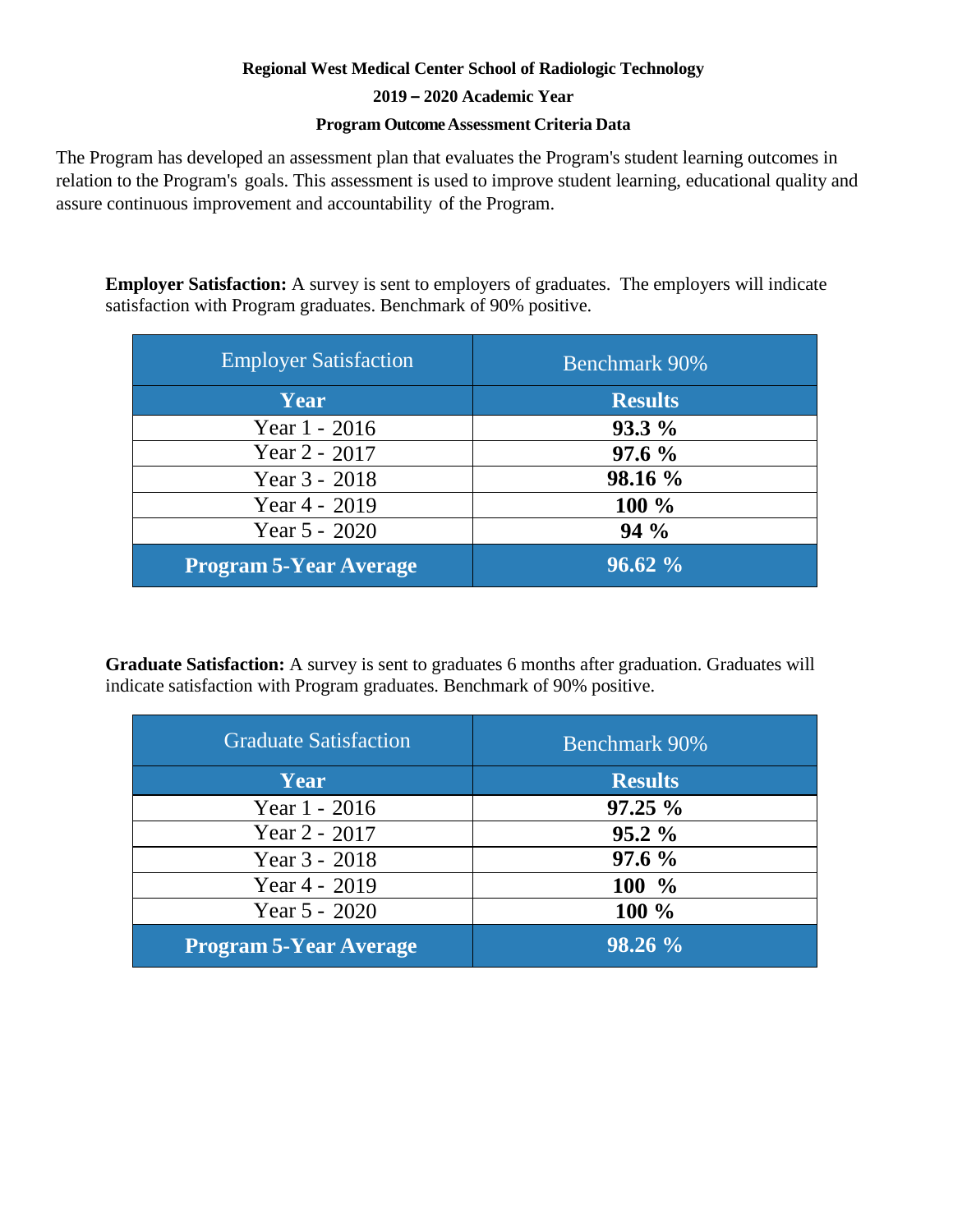Goal 1: The student, upon graduation, will demonstrate the skills necessary to perform as an entry-level radiographer.

**Student Learning Outcome A:** The student will comprehend and apply the principles of ALARA for patients and others

| Goal 1, SLO A                 | <b>Benchmark 90 %</b> |
|-------------------------------|-----------------------|
| Year                          | <b>Results</b>        |
| Year 1 - 2016                 | 92.30 %               |
| Year $2 - 2017$               | $92.25 \%$            |
| Year 3 - 2018                 | 93.58 %               |
| Year 4 - 2019                 | 96.26%                |
| Year 5 - 2020                 | 90.59%                |
| <b>Program 5-Year Average</b> | 93.00 %               |

**Student Learning Outcome B:** The student will demonstrate knowledge of anatomy and pathology.

| Goal 1, SLO B                 | <b>Benchmark 90 %</b> |
|-------------------------------|-----------------------|
| Year                          | <b>Results</b>        |
| Year 1 - 2016                 | 93.85 %               |
| Year 2 - 2017                 | 95.78 %               |
| Year 3 - 2018                 | 95.05%                |
| Year 4 - 2019                 | $97.55\%$             |
| Year 5 - 2020                 | 93.27 %               |
| <b>Program 5-Year Average</b> | 95.10 %               |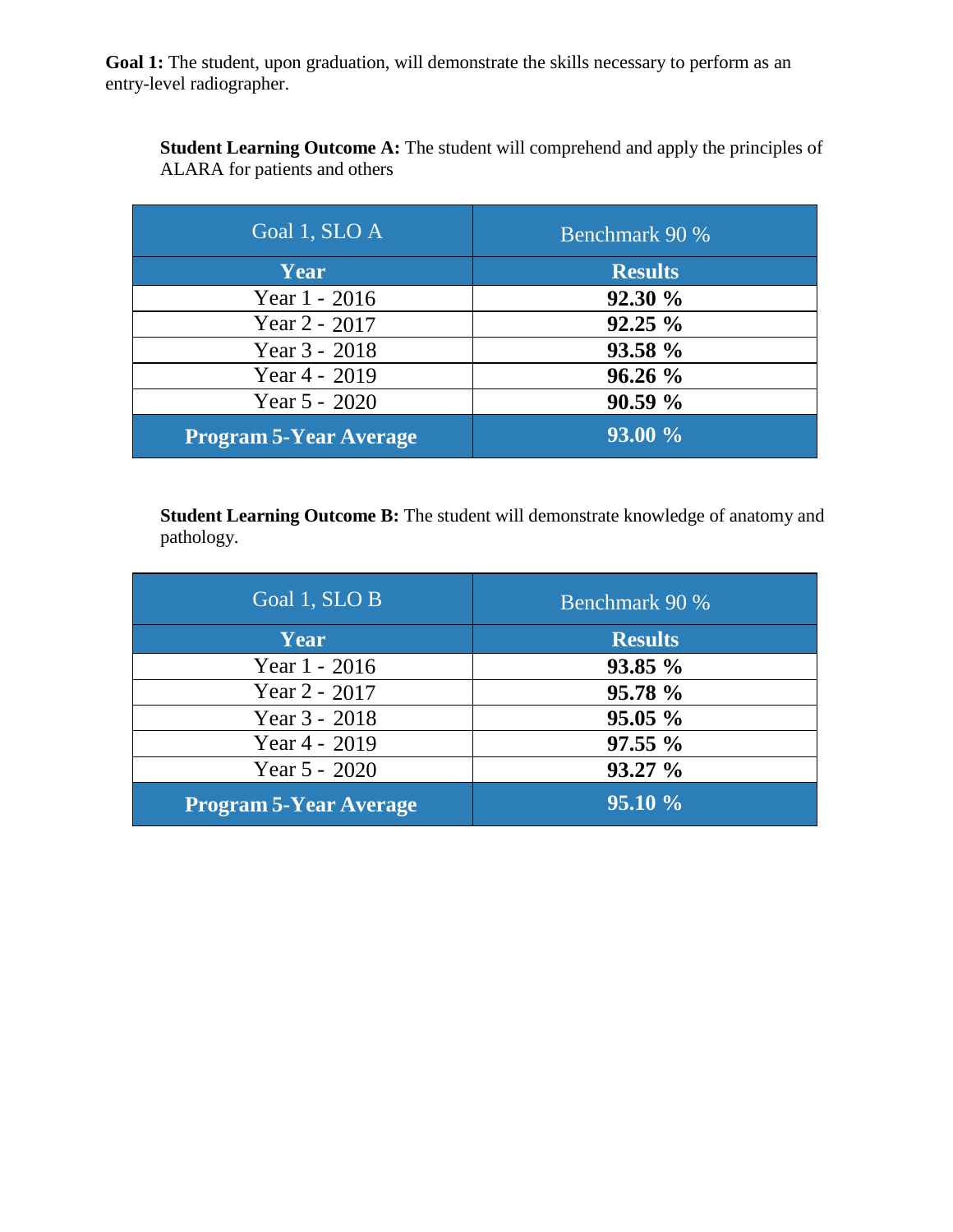**Student Learning Outcome C:** The student will consistently demonstrate quality patient care skills.

| Goal 1, SLOC                  | Benchmark 90 % |
|-------------------------------|----------------|
| Year                          | <b>Results</b> |
| Year 1 - 2016                 | 94.82 %        |
| Year 2 - 2017                 | 96.65%         |
| Year 3 - 2018                 | 96.00%         |
| Year 4 - 2019                 | 99.75 %        |
| Year 5 - 2020                 | 84.34 % *      |
| <b>Program 5-Year Average</b> | 96.81 %        |

\* Students' clinical education time was discontinued early due to COVID-19 restrictions placed in March of 2020. This led to the incomplete data for one of the measurement tools with no 4<sup>th</sup> term data available. **ACTION:** First week of third and fourth term the **clinical course syllabi will be reviewed with students emphasizing the venipuncture, EKG, and phlebotomy requirements. Check on progress during evaluations. Explore the addition of clinical sites where these are part of the technologists duties (i.e. urgent care, clinics).** 

**Student Learning Outcome D:** The student will consistently operate the radiographic equipment to optimize the quality of images produced.

| Goal 1, SLO D                 | Benchmark 90 % |
|-------------------------------|----------------|
| Year                          | <b>Results</b> |
| Year 1 - 2016                 | 98.69 %        |
| Year 2 - 2017                 | 99.83 %        |
| Year 3 - 2018                 | 98.57 %        |
| Year 4 - 2019                 | 98.66 %        |
| Year $5 - 2020$               | 97.96 %        |
| <b>Program 5-Year Average</b> | 98.74%         |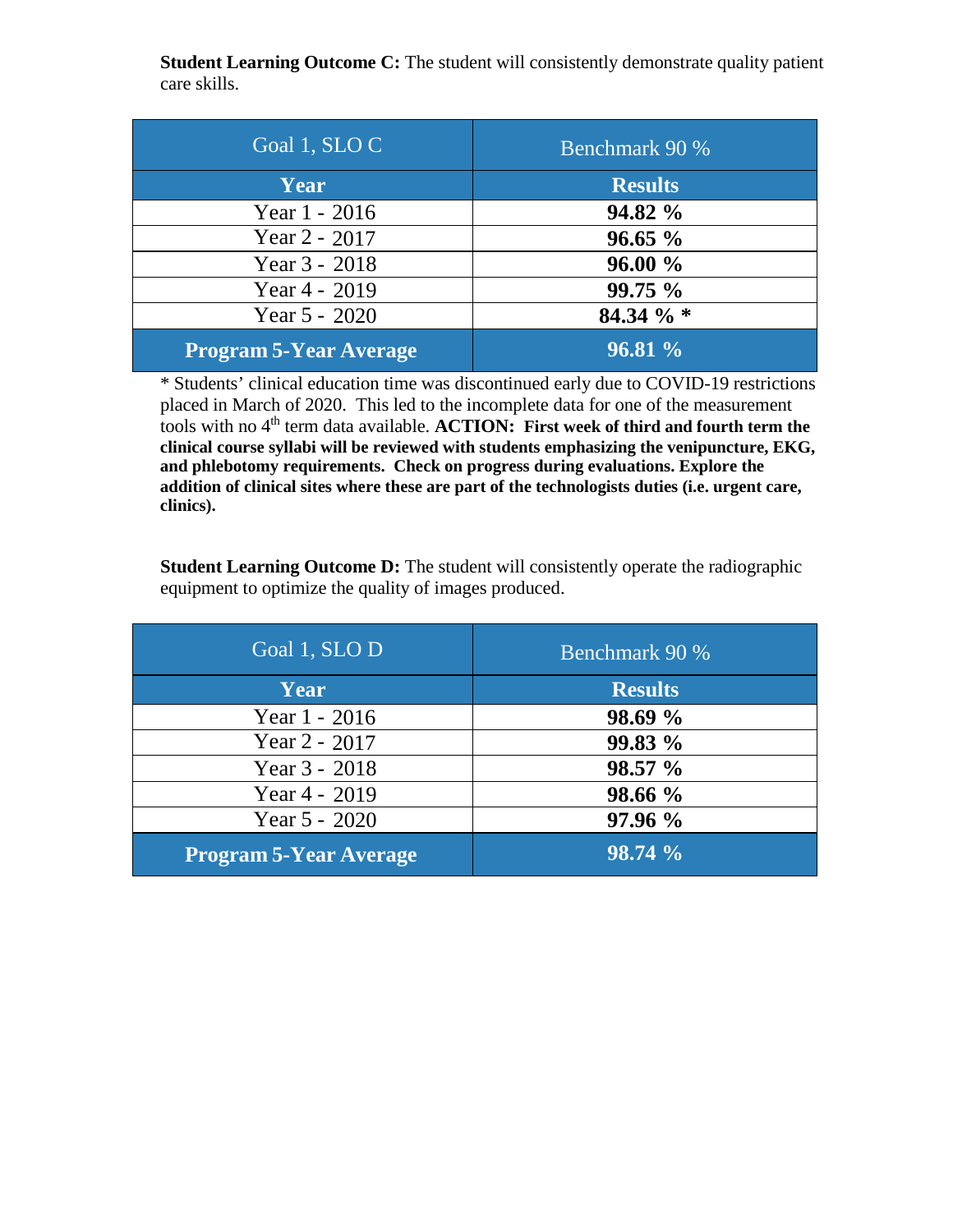Goal 2: The student, upon graduation, will demonstrate critical thinking and problem solving skills.

**Student Learning Outcome A:** The student will demonstrate critical thinking and problem solving skills in modifying patient care because of the patient's condition.

| Goal 2, SLO A                 | <b>Benchmark 90%</b> |
|-------------------------------|----------------------|
| Year                          | <b>Results</b>       |
| Year 1 - 2016                 | 95.50%               |
| Year $2 - 2017$               | 97.92 %              |
| Year 3 - 2018                 | 97.65%               |
| Year 4 - 2019                 | 99.05%               |
| Year 5 - 2020                 | 97.46 %              |
| <b>Program 5-Year Average</b> | $97.52\%$            |

**Student Learning Outcome B:** The student will demonstrate appropriate critical thinking and problem solving skills in performing radiographic procedures.

| Goal 2, SLO B                 | <b>Benchmark 90%</b> |
|-------------------------------|----------------------|
| Year                          | <b>Results</b>       |
| Year 1 - 2016                 | $95.32\%$            |
| Year $2 - 2017$               | 98.37 %              |
| Year 3 - 2018                 | 97.21%               |
| Year 4 - 2019                 | 99.06 %              |
| Year 5 - 2020                 | 96.41%               |
| <b>Program 5-Year Average</b> | $97.27 \%$           |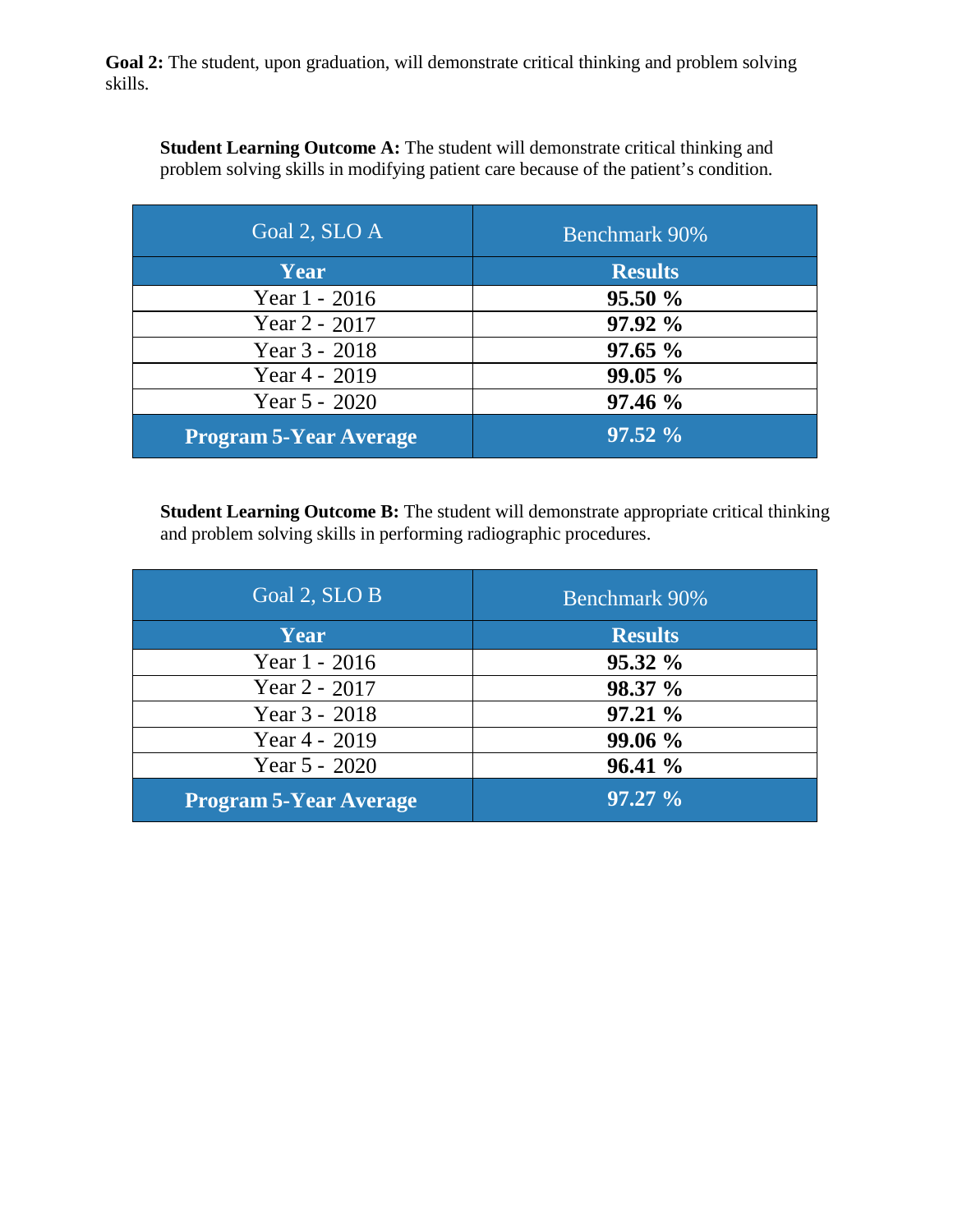Goal 3: The student, upon graduation, will demonstrate effective communication skills.

**Student Learning Outcome A:** The student will use appropriate oral communication in discourse with patients, peers, and medical staff.

| Goal 3, SLO $A$               | <b>Benchmark 90%</b> |
|-------------------------------|----------------------|
| Year                          | <b>Results</b>       |
| Year 1 - 2016                 | $96.42 \%$           |
| Year 2 - 2017                 | 96.73 %              |
| Year 3 - 2018                 | 96.54%               |
| Year 4 - 2019                 | 98.38 %              |
| Year $5 - 2020$               | $95.43\%$            |
| <b>Program 5-Year Average</b> | 96.70%               |

**Student Learning Outcome B:** The student will accurately read and exhibit active listening to understand and comprehend presented information.

| Goal 3, SLO B                 | <b>Benchmark 90%</b> |
|-------------------------------|----------------------|
| Year                          | <b>Results</b>       |
| Year 1 - 2016                 | 89.88 %              |
| Year 2 - 2017                 | 97.62%               |
| Year 3 - 2018                 | 96.78 %              |
| Year 4 - 2019                 | 95.61%               |
| Year $5 - 2020$               | 94.97 %              |
| <b>Program 5-Year Average</b> | 94.97 %              |